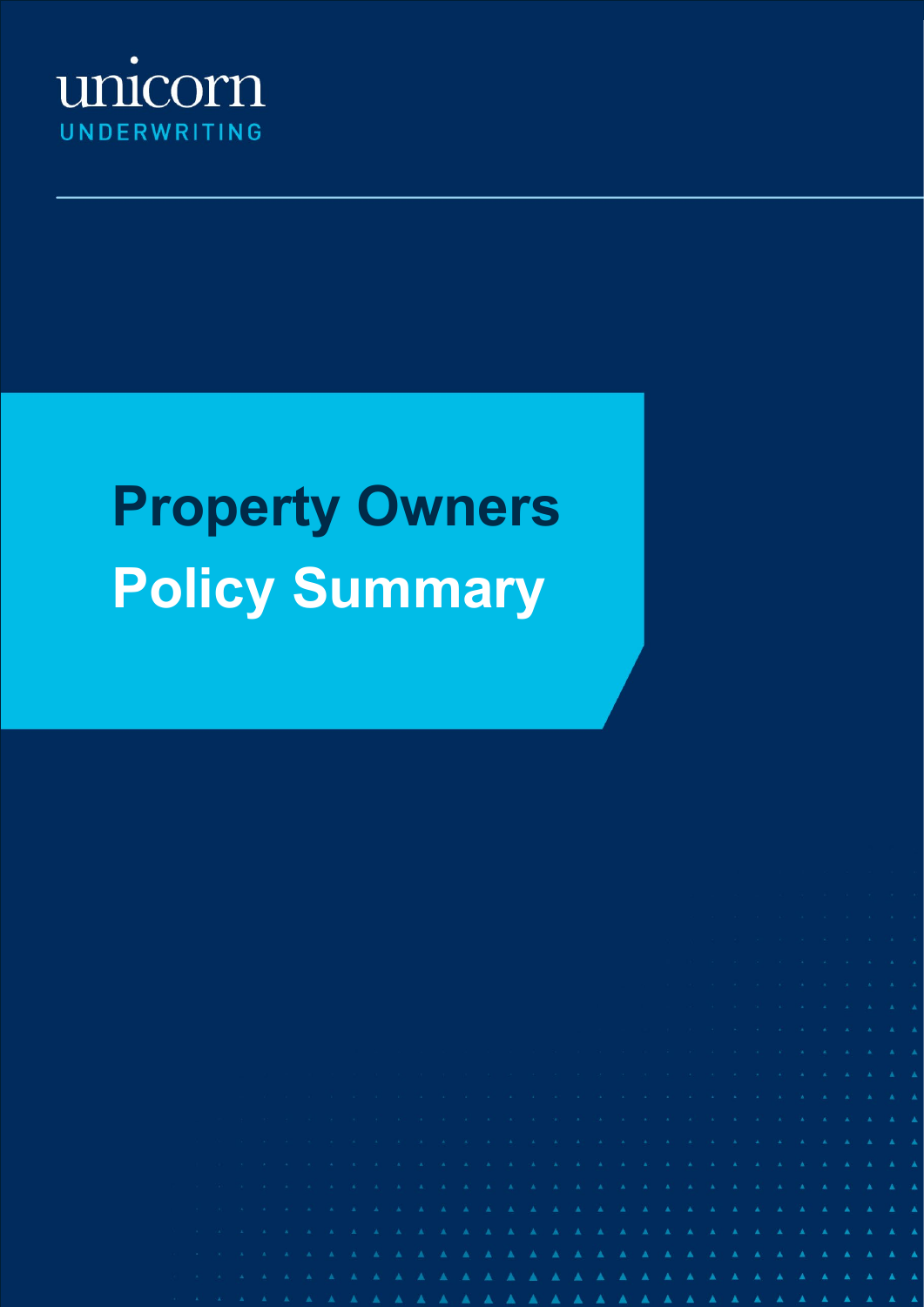# **Policy Summary**

This is a Policy Summary only and does not contain full terms and conditions of the contract of insurance. Some covers are optional and will only apply if you have selected them. Full terms and conditions can be found in the policy document, a copy of which is available on request.

# **Fair Presentation of Risk**

You and anyone representing you have a Duty to provide a fair presentation of the risk. A fair presentation is one which, in a reasonably clear and accessible manner, provides the material facts which you know or ought to know following a reasonable search. Failing that, the information provided must be sufficient to warn the Insurer that additional enquiries must be made to fully understand the risk. The information provided must be substantially correct, complete and made in good faith.

# **Fraud**

If you or anyone representing you makes a fraudulent payment, provides false documents or statements to support a claim, makes a claim or part of any claim is fraudulent, false or exaggerated your policy may be cancelled and no premium returned, the claim may be rejected or reduced sums paid to you. Your details may be passed to fraud prevention and law enforcement agencies who may access and use this information.

#### **The Insurer**

Unicorn Underwriting Limited underwrites on behalf of:

| <b>Section</b>                   | <b>Insurer</b><br>ARAG plc is authorised to administer this insurance on behalf of the<br>insurer HDI Global Specialty SE. Registered address: Roderbruchstraße<br>26, 30655 Hannover, Germany. ARAG plc is registered in England<br>number 02585818. Registered address: 9 Whiteladies Road, Clifton,<br>Bristol BS8 1NN.                                                                                                                                                                                                                      |
|----------------------------------|-------------------------------------------------------------------------------------------------------------------------------------------------------------------------------------------------------------------------------------------------------------------------------------------------------------------------------------------------------------------------------------------------------------------------------------------------------------------------------------------------------------------------------------------------|
| <b>Commercial Legal Expenses</b> | HDI Global Specialty SE is authorised and regulated by Bundesanstalt für<br>Finanzdienstleistungsaufsicht. Deemed authorised by the Prudential<br>Regulation Authority. Subject to regulation by the Financial Conduct<br>Authority and limited regulation by the Prudential Regulation Authority.<br>Details of the Temporary Permissions Regime, which allows EEA-based<br>firms to operate in the UK for a limited period while seeking full<br>authorisation, are available on the Financial Conduct Authority's website.<br>(FRN: 659331). |
| All other sections               | Travelers Insurance Company Limited is authorised by the Prudential<br>Regulation Authority and regulated by the Financial Conduct Authority and<br>the Prudential Regulation Authority. Registered in England 1034343                                                                                                                                                                                                                                                                                                                          |

#### **Policy duration**

This policy has a 12 month period of insurance (unless shown differently on your policy schedule), and is annually renewable.

#### **Cancellation rights**

You have the right to cancel the insurance from inception within 14 days of the receipt of the documents at the start of the insurance or within 14 days of the start of the insurance whichever is later ("the cooling off period") if the cover does not meet their requirements by returning all documents and any certificate to the Broker Intermediary or Agent who arranged the Policy

The Insurers shall return any premium paid in full within 30 days of the receipt of the notice of cancellation from the Broker Intermediary or Agent if the cover is cancelled either

a. before the inception date or

b. within the 14 day cooling off period provided that no claim has been made or incident advised that could give rise to a claim in these circumstances no return of premium will be made

#### **What is Property Owners?**

The Property Owners product is designed to meet the demands and needs of someone wishing to insure the assets, earnings and legal liabilities of their business as a property owner.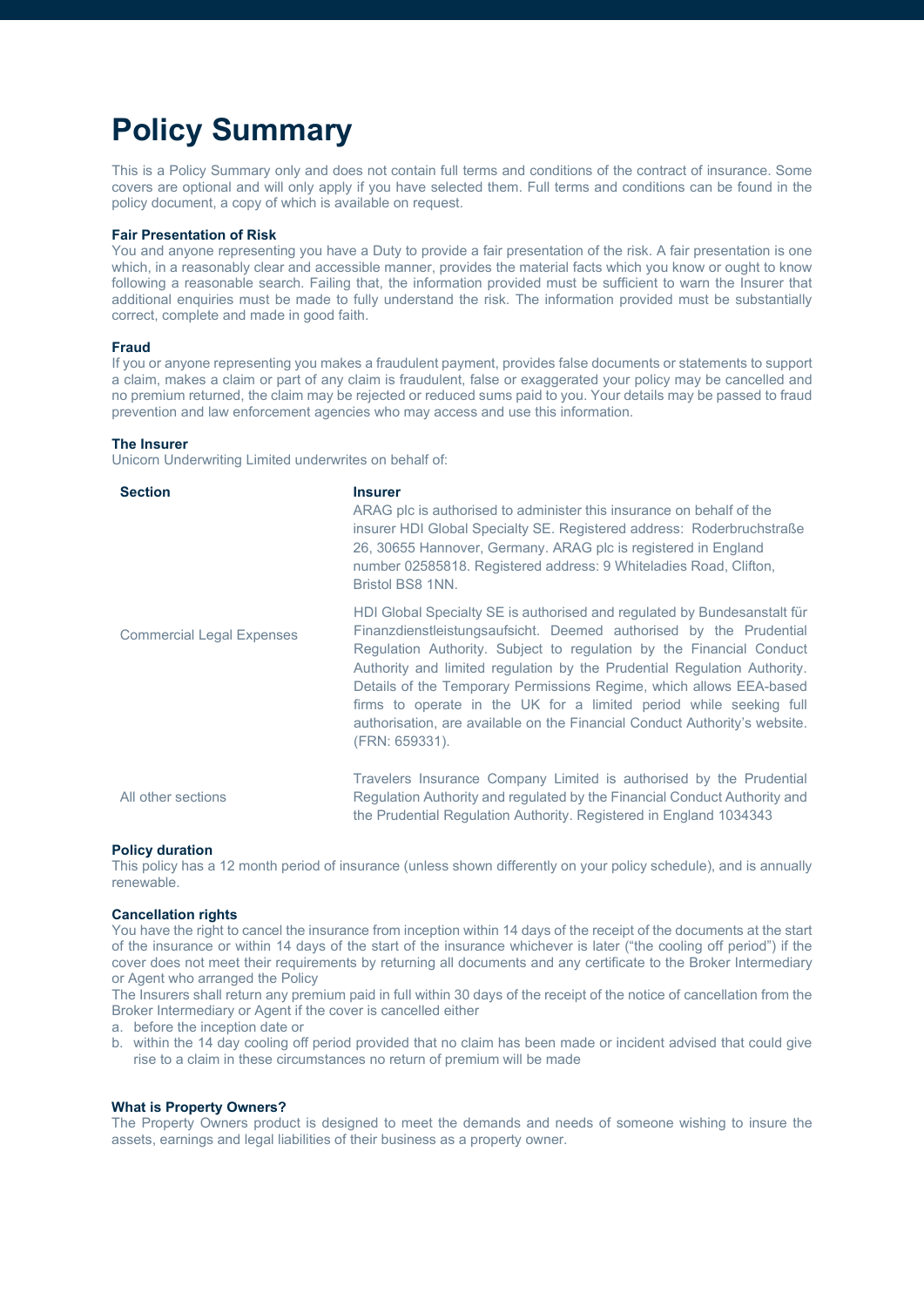# **Significant features and significant or unusual exclusions, limitations or conditions**

# **Section 1 Property All Risks**

**Cover** This Section of the Policy covers damage to Property as described in Section 1

Some of the covers are optional, they are not included as Standard and will only apply if you have selected them and they are shown on the Policy Schedule.

| alon and aloy are shown on alon oldy conculate.<br><b>Principal Extensions</b><br><b>Limits</b> |                                                            |  |
|-------------------------------------------------------------------------------------------------|------------------------------------------------------------|--|
|                                                                                                 | £10,000 any one loss                                       |  |
| keys and locks<br>theft damage to buildings                                                     |                                                            |  |
|                                                                                                 | for which the Insured is responsible and is not            |  |
|                                                                                                 | otherwise insured                                          |  |
| temporary removal                                                                               | 10% of the Contents sum insured                            |  |
| landscaped gardens damage by Fire Brigade                                                       | £25,000 any one loss                                       |  |
| loss of metered supplies                                                                        | £25,000 any one loss                                       |  |
| trace and access                                                                                | £25,000 any one loss                                       |  |
| clearing of drains                                                                              | £25,000 any one loss                                       |  |
| fire and security equipment                                                                     | £25,000 any one loss                                       |  |
| gardening equipment                                                                             | £5,000 any one loss/aggregate any one period of<br>insured |  |
| theft of building parts                                                                         | Sum Insured shown on the Schedule and for which            |  |
|                                                                                                 | the Insured is responsible and not otherwise insured       |  |
| obsolete buildings materials                                                                    | 10% of the Declared Value of Buildings                     |  |
| loss minimisation costs and prevention expenditure                                              | £10,000 any one period of insurance                        |  |
| further investigation expenses, building damage                                                 | £5,000 any one loss                                        |  |
| emergency access by police                                                                      | £10,000 any one period of insurance                        |  |
| unauthorised use of supplies                                                                    | £25,000 any one loss                                       |  |
| sprinkler upgrade costs                                                                         | £25,000 any one claim                                      |  |
| removal of insect nests                                                                         | £1,000 any one loss                                        |  |
| fly tipping                                                                                     | £2,500 any one loss/£15,000 in aggregate                   |  |
| tree felling and lopping                                                                        | £1,000 any one loss/£10,000 in aggregate                   |  |
| value added tax                                                                                 | irrecoverable VAT following reinstatement/repair of        |  |
|                                                                                                 | damaged buildings                                          |  |
| tenant debris removal                                                                           | £25,000 any one loss                                       |  |
| environment improvement                                                                         | 5% of the value of any Buildings claim over £10,000        |  |
|                                                                                                 | or £2,500 whichever is the lower                           |  |
| bailors' goods                                                                                  | £10,000 any one loss                                       |  |
| contract works                                                                                  | £100,000 any one claim/contract/agreement. £500            |  |
|                                                                                                 | excess for theft, malicious damage                         |  |
| inadvertent omission to insure                                                                  | £1,000,000 any one loss in respect buildings or loss       |  |
|                                                                                                 | of rent at any one premises                                |  |
| failure of third party insurance                                                                | £1,000,000 any one loss in respect of buildings and        |  |
|                                                                                                 | loss of rent                                               |  |
| privity of contract                                                                             | £1,000,000 any one period of insurance                     |  |
| eviction of squatters                                                                           | £5,000 any one loss                                        |  |
| seventy two hour clause                                                                         | Storm, Flood, Earthquake: occurring within 72 hours        |  |
|                                                                                                 | period deemed one loss for determining Excess              |  |
| European Union and public authorities                                                           | 15% of the amount payable if Buildings had been            |  |
|                                                                                                 | totally destroyed                                          |  |
| removal of debris                                                                               | Sum insured shown on schedule                              |  |
| capital additions - newly built/newly acquired                                                  | £1,000,000                                                 |  |
| capital additions - alterations, additions and                                                  | 20% of Buildings and Landlords Contents Sum                |  |
| improvements                                                                                    | Insured/£500,000 whichever is lesser amount                |  |
| re-instatement to match                                                                         | £10,000 in aggregate in any one period                     |  |
| Malicious damage by tenants                                                                     | Sum insured shown on Schedule                              |  |

| <b>Principal Exclusions to Section 1</b>                                   |                                                      |  |
|----------------------------------------------------------------------------|------------------------------------------------------|--|
| acts of fraud or dishonesty                                                | land, piers, jetties, bridges, culverts, excavations |  |
| bursting by steam pressure of boilers<br>livestock, growing crops or trees |                                                      |  |
| cessation of work, confiscation, seizure, embargo                          | mechanical/electrical breakdown/derangement/         |  |
|                                                                            | disturbance, power fluctuations                      |  |
| change in temperature, texture, finish                                     | orders of government/public authority                |  |
| corrosion, rust, wet or dry rot                                            | property/structures under construction/erection      |  |
| damage by animal, vermin, insects                                          | pollution or contamination                           |  |
| damage to building by its own collapse/cracking                            | spontaneous fermentation or heating process          |  |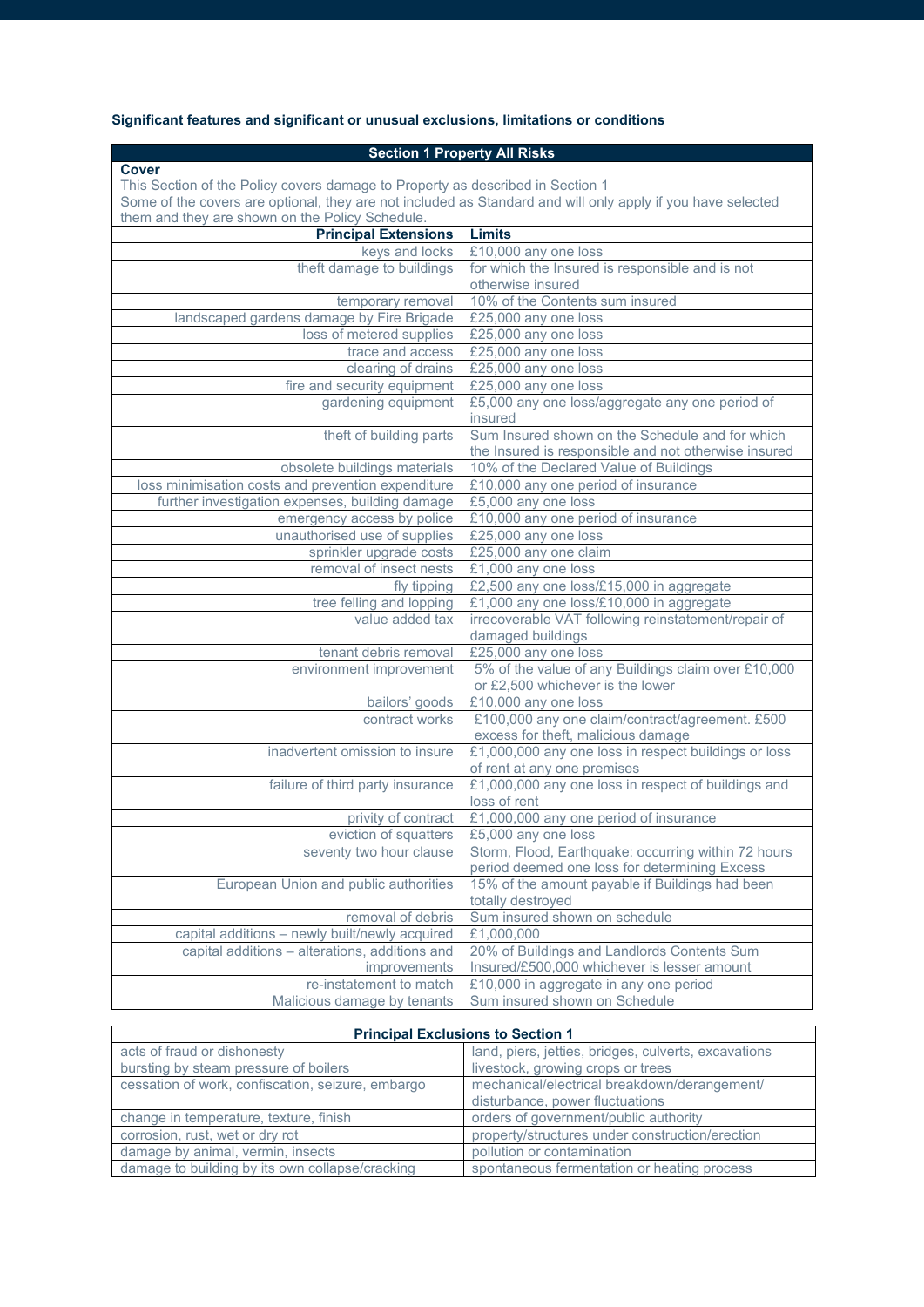| damage to property undergoing a trade process       | storm and flood damage caused to fences, gates and<br>moveable property in the open                                                                                                                                                                         |  |
|-----------------------------------------------------|-------------------------------------------------------------------------------------------------------------------------------------------------------------------------------------------------------------------------------------------------------------|--|
| defective/faulty workmanship, design or materials   | subsidence, heave or landslip caused by or arising<br>from:<br>coastal/river erosion<br>settlement/movement of made up ground<br>$\bullet$<br>construction/demolition, structural alteration or<br>repair<br>new structures; normal settlement/bedding down |  |
| disappearance, unexplained loss                     | theft not involving forcible and violent means                                                                                                                                                                                                              |  |
| erasure of electronic records                       | theft of property in the open                                                                                                                                                                                                                               |  |
| frost, change in water table level                  | unoccupied building; restricted cover                                                                                                                                                                                                                       |  |
| inherent vice, latent defect, gradual deterioration | vehicles for road use, trailers, caravans, watercraft,<br>aircraft including drones                                                                                                                                                                         |  |
| jewellery, precious stones, metals, bullion or furs | wear and tear                                                                                                                                                                                                                                               |  |
| joint leakage, failure of welds                     |                                                                                                                                                                                                                                                             |  |

# **Principal Terms & Conditions to Section 1**

average

# **Section 2 Loss of Rent and Alternative Accommodation**

# **Cover**

This Section of the Policy covers:

• loss of rent receivable as a result of damage caused to Premises insured by Section 1

- o selectable sum insured for commercial properties
- o standard 20% of the Buildings sum insured for residential properties
- alternative accommodation costs incurred as a result of damage to residential properties or residential portions of the premises covered by Section 1 subject to a standard limit of 20% of the Buildings sum insured Cover includes: buildings awaiting sale, relocation of tenants to own premises, rent free periods and explosion

| Cover includes: buildings awaiting sale, relocation of tenants to own premises, rent free periods and explosion |                                                       |  |
|-----------------------------------------------------------------------------------------------------------------|-------------------------------------------------------|--|
| <b>Principal Extensions</b>                                                                                     | <b>Limits</b>                                         |  |
| managing agents premises                                                                                        | £10,000 any one loss                                  |  |
| food & drink poisoning                                                                                          | £100,000/3 month indemnity                            |  |
| closure of business premises - murder, sanitary                                                                 | £100,000/3 month indemnity                            |  |
| arrangements, vermin                                                                                            |                                                       |  |
| prevention of access                                                                                            | £250,000 any one loss                                 |  |
| damage to public utilities                                                                                      | £100,000 any one loss                                 |  |
| accidental failure of public supply - arising from                                                              | £50,000 any one loss, cessation for at least 24 hours |  |
| damage                                                                                                          | (telecommunications) otherwise for at least 4 hours   |  |
| documents                                                                                                       | £25,000 any one loss                                  |  |
| storage sites                                                                                                   | £25,000 any one loss                                  |  |
| additional rent receivable                                                                                      | £250,000 any one period                               |  |
| loss of attraction                                                                                              | £500,000 any one loss/series of losses from the       |  |
|                                                                                                                 | same cause                                            |  |
| bomb (hoax or actual)                                                                                           | loss exceeding 2 hours duration                       |  |

# **Principal Exclusions to Section 2**

| damage by riot or malicious damage causing erasure<br>loss or distortion of information on computer and<br>telecommunication equipment            | damage due to:<br>failure of any satellite prior to obtaining its full<br>operating function/in final year of its design<br>life<br>atmospheric, solar or lunar conditions<br>causing temporary interference with<br>transmission to or from any satellite |  |
|---------------------------------------------------------------------------------------------------------------------------------------------------|------------------------------------------------------------------------------------------------------------------------------------------------------------------------------------------------------------------------------------------------------------|--|
| other erasure loss distortion or corruption of<br>information on computer and telecommunication<br>equipment unless resulting from Defined Perils |                                                                                                                                                                                                                                                            |  |

# **Section 3 Employers Liability**

# **Cover**

Optional Section: this Section of the Policy is only operative if you have selected it and it is shown in the Policy **Schedule**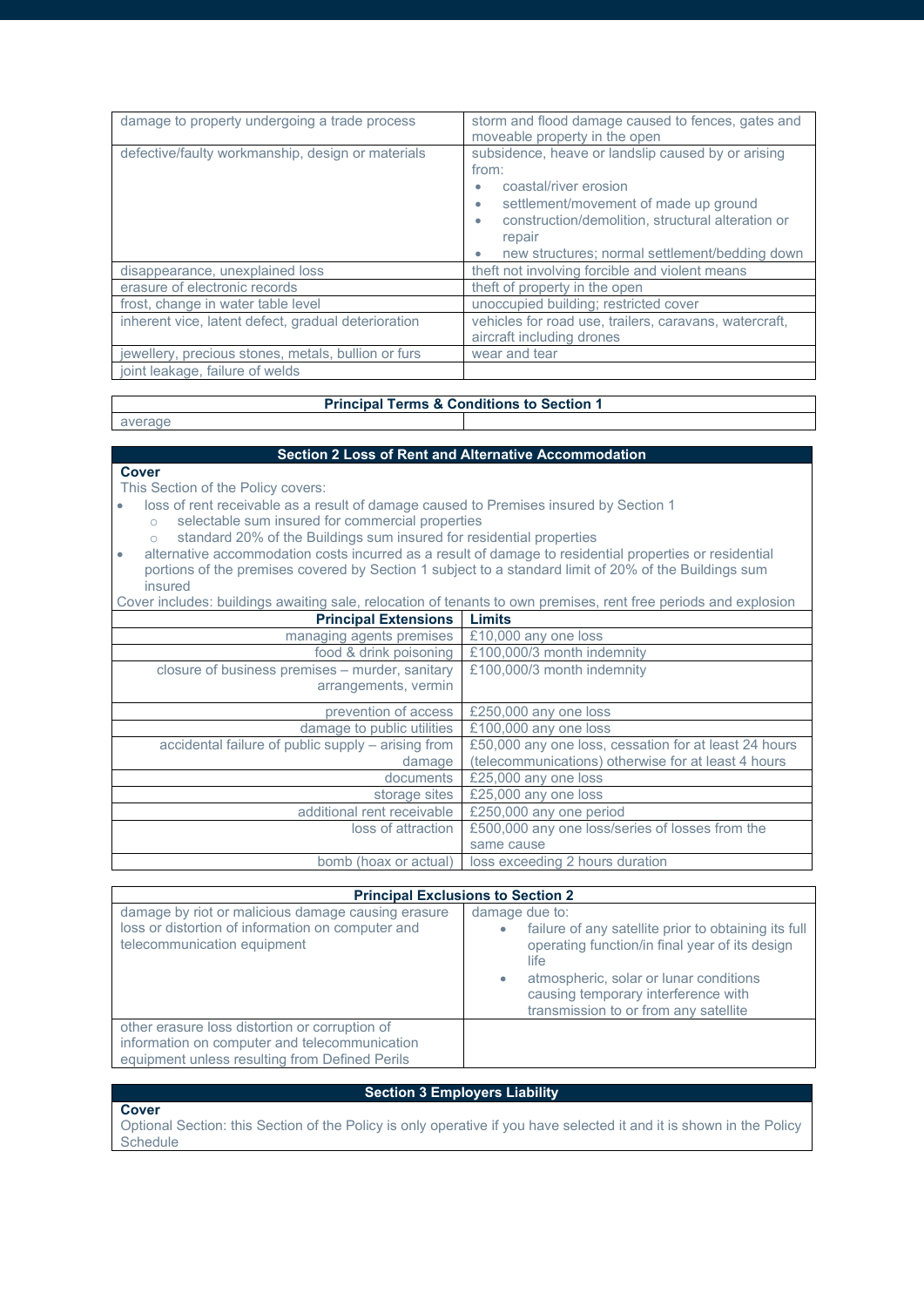This Section of the Policy protects the Insured in regard to their legal liabilities in respect of claims from employees sustaining injury or disease caused during the period of insurance and in connection with their employment by the Insured.

| Limit of Indemnity is $£10,000,000$             |                                                        |  |
|-------------------------------------------------|--------------------------------------------------------|--|
| <b>Principal Extensions</b>                     | Limits                                                 |  |
| court attendance compensation                   | per day: £750 director/partner, £250 any Employee      |  |
| Corporate Manslaughter and Corporate Homicide - | excludes payment of fines, penalties, cost of remedial |  |
| legal defence costs                             | or publicity orders. Limit £1,000,000 under this and   |  |
|                                                 | equivalent extension under Section 5                   |  |
| Health & Safety at Work – legal defence costs   | excludes payment of fine or penalties                  |  |
| indemnity to other parties                      | Limit of Liability shown on Policy Schedule            |  |
| unsatisfied court judgements                    | wholly or partially unpaid after six months, providing |  |
|                                                 | no appeal outstanding                                  |  |

| <b>Principal Exclusions to Section 3</b>                              |                                                       |  |
|-----------------------------------------------------------------------|-------------------------------------------------------|--|
| liability arising from work or visits offshore                        | injury involving motor vehicles where motor insurance |  |
|                                                                       | is required by law                                    |  |
| working outside the United Kingdom other than for<br>temporary visits |                                                       |  |

# **Section 4 Property Owners Liability**

| Cover                                                                                                                            |                                                                                                     |  |
|----------------------------------------------------------------------------------------------------------------------------------|-----------------------------------------------------------------------------------------------------|--|
| Optional Section: this Section of the Policy is only operative if you have selected it and it is shown in the Policy<br>Schedule |                                                                                                     |  |
| This Section of the Policy covers protects the Insured in regard to their legal liabilities to pay compensation                  |                                                                                                     |  |
| and legal costs for accidental death or injury to any person (excluding employees) and accidental damage to                      |                                                                                                     |  |
| third party material property.                                                                                                   |                                                                                                     |  |
|                                                                                                                                  |                                                                                                     |  |
| Limit of Indemnity as shown on Policy Schedule - inclusive of costs in respect of occurrences in the USA or<br>Canada            |                                                                                                     |  |
| <b>Territorial Limits:</b>                                                                                                       |                                                                                                     |  |
|                                                                                                                                  |                                                                                                     |  |
| ۰                                                                                                                                | Public Liability a) Great Britain, Northern Ireland and Channel Islands and b) temporary non-manual |  |
| work elsewhere in the world (excluding USA and Canada)                                                                           |                                                                                                     |  |
| $\bullet$                                                                                                                        | Products Liability c) anywhere in the world excluding USA and Canada provided products are          |  |
| supplied from/worked upon with the countries named in a) above                                                                   |                                                                                                     |  |
| <b>Principal Extensions</b>                                                                                                      | <b>Limits</b>                                                                                       |  |
| Consumer Protection & Food Safety Acts - legal                                                                                   | excludes payment of fines or penalties                                                              |  |
| defence costs                                                                                                                    |                                                                                                     |  |
| court attendance compensation                                                                                                    | per day: £750 director/partner, £250 any Employee                                                   |  |
| Corporate Manslaughter and Corporate Homicide -                                                                                  | excludes payment of fines, penalties, cost of remedial                                              |  |
| legal defence costs                                                                                                              | or publicity orders. Limit £1,000,000 under this and                                                |  |
|                                                                                                                                  | equivalent extension under Section 4                                                                |  |
| cross liabilities                                                                                                                |                                                                                                     |  |
| Data Protection                                                                                                                  | £500,000. Excludes cost of fines or penalties,                                                      |  |
|                                                                                                                                  | replacing erasing personal data                                                                     |  |
| Defective Premises Act                                                                                                           | excludes cost of remedying defects                                                                  |  |
| Health & Safety at Work – legal defence costs                                                                                    | excludes payment of fine or penalties                                                               |  |
| indemnity to other parties                                                                                                       | Limit of Liability as shown in Policy Schedule. Parties                                             |  |
|                                                                                                                                  | must observe and fulfil Section terms and conditions                                                |  |
| motor contingent liability                                                                                                       | excludes insured's vehicles, damages to vehicles or                                                 |  |
|                                                                                                                                  | conveyed goods                                                                                      |  |

overseas personal liability excludes liability arising from the

property in the Insured's custody or control excludes liability assumed under a tenancy

environmental statutory clean-up costs £25,000 including legal costs and fees in any one

period of insurance

period of insurance indemnity to managing agents Limit of Liability. Parties must observe and fulfil

Section terms and conditions

ownership/occupation of land or buildings

legionella £250,000 including legal costs and fees in any one

|                                                    | agreement or other agreement             |
|----------------------------------------------------|------------------------------------------|
|                                                    |                                          |
|                                                    | <b>Principal Exclusions to Section 4</b> |
| advice and design                                  | work on offshore installations           |
| damage to goods supplied                           | contractual liability                    |
| safety critical products and exports to USA/Canada | overseas representation                  |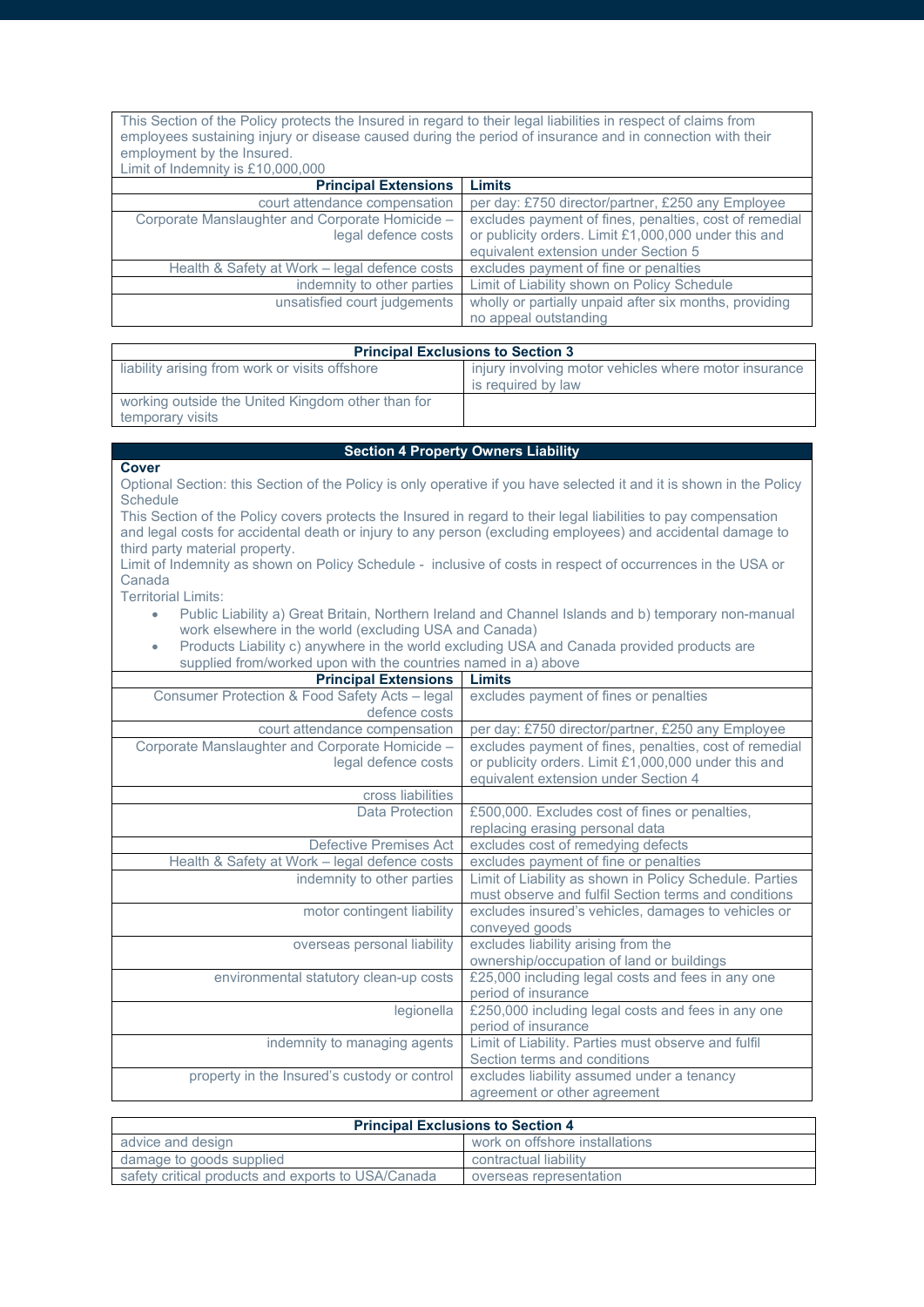| fines                                                               | financial loss      |
|---------------------------------------------------------------------|---------------------|
| Injury to Employees                                                 | healthcare          |
| mechanically propelled vehicles                                     | heat work away      |
| pollution or contamination: gradually occurring or in<br>USA/Canada | loss of information |
| property in charge custody or control of the Insured                | asbestos            |
| vessels or craft                                                    | silica              |

|  | <b>Principal Terms &amp; Conditions to Section 4</b> |  |
|--|------------------------------------------------------|--|
|--|------------------------------------------------------|--|

| discharge<br>.<br>⊴liabilitv<br>ΟŤ | -<br>subcontractors<br>bona<br>fide |
|------------------------------------|-------------------------------------|
| other<br><b>Insurances</b>         |                                     |
|                                    |                                     |

# **Section 5 Terrorism**

# **Cover**

Optional Section: this Section of the Policy is only operative if you have selected it and it is shown in the Policy **Schedule** 

This Section of the Policy provides cover for damage arising from acts of Terrorism in England, Scotland and Wales in respect of Section 1 – Property All Risks, Section 2 – Loss of Rent and Alternative Accommodation items where operative

- Terrorism cover cannot be purchased selectively. If you require Terrorism cover it must apply to all your insured property.
- Cover will be limited to the Sums Insured that you have selected within Section 1 Property All Risks, Section 2 – Loss of Rent and Alternative Accommodation

| <b>Principal Exclusions to Section 5</b>              |                                                        |
|-------------------------------------------------------|--------------------------------------------------------|
| computer virus or similar mechanism, hacking,         | riot or civil commotion                                |
| phishing, denial of service attack                    |                                                        |
| property at a nuclear installation or nuclear reactor | war invasion act of foreign enemy hostilities (whether |
| residential property insured in the name of a private | war be declared or not) civil rebellion revolution     |
| individual                                            | insurrection military or usurped power                 |

# **Principal Terms & Conditions to Section 5**

| issue of Terrorism certificate/verification of Terrorism | all property/premises owned by/the responsibility of |
|----------------------------------------------------------|------------------------------------------------------|
| by Insurer and Pool Reinsurance Company                  | the Insured have been insured for Terrorism          |

# **Section 6 Commercial Property Owners Legal Expenses**

#### **Cover**

Г

This Section of the Policy protects the Insured in regard to legal costs & expenses and employment compensation awards as described in Section 6

Also included is access to a range of useful helplines and a legal services website, which allows you to create many online documents, which can help your business

| <b>Principal Extensions</b>                 | <b>Limits</b>                               |
|---------------------------------------------|---------------------------------------------|
| <b>Part A Your Insured Property</b>         |                                             |
| Property Damage, Nuisance and Trespass      | £50,000                                     |
| <b>Repossession of Residential Property</b> | £50,000                                     |
| <b>Commercial Lease Disputes</b>            | £50,000                                     |
| <b>Recovery of Rent Arrears</b>             | £50,000                                     |
| <b>Holiday Homes Contract Disputes</b>      | £50,000                                     |
| <b>Part A Your Business</b>                 |                                             |
| Employment                                  | £100,000                                    |
| <b>Employment Compensation Awards</b>       | £100,000                                    |
|                                             | (£1,000,000 in any one period of insurance) |
| <b>Employment Restrictive Covenants</b>     | £100.000                                    |
| <b>Tax Disputes</b>                         | £100,000                                    |
| egal Defence                                | £100,000                                    |
| <b>Compliance &amp; Regulation</b>          | £100.000                                    |
| <b>Statutory Licence Appeals</b>            | £100.000                                    |
| Loss of Earnings                            | £100.000                                    |
| Personal Injury                             | £100,000                                    |
| <b>Executive Suite</b>                      | £100,000                                    |
| <b>Crisis Communication</b>                 | £25,000                                     |
| <b>Helplines</b>                            |                                             |
| Legal & Tax Advice Helpline                 |                                             |
| <b>Redundancy Assistance Helpline</b>       |                                             |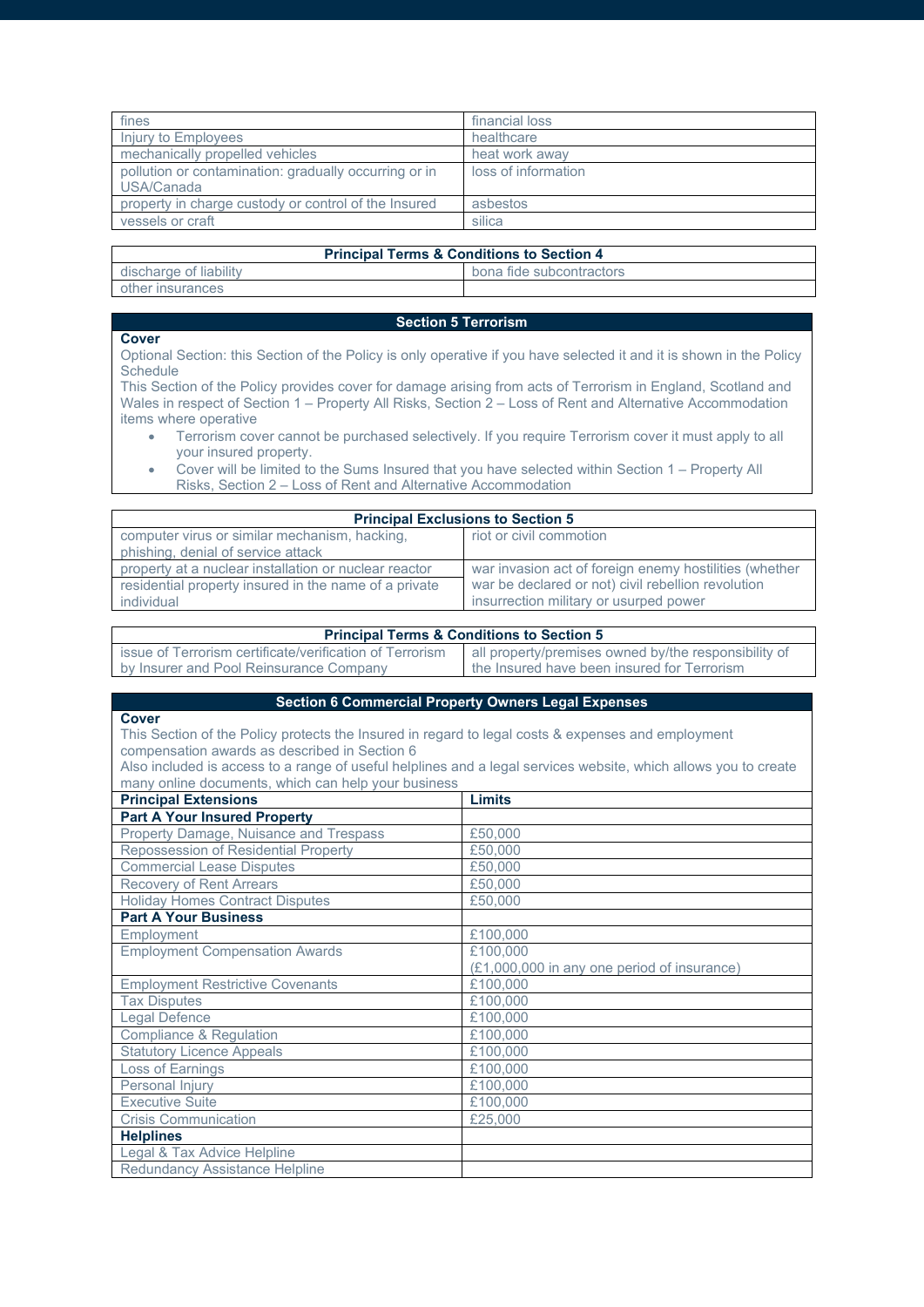| Executive Suite Identity Theft         |  |
|----------------------------------------|--|
| <b>Crisis Communication</b>            |  |
| Counselling Assistance                 |  |
| <b>Business Legal Services Website</b> |  |

| <b>Principal Exclusions to Section 6</b>                                                                                                                                   |                                                                                                                                                  |
|----------------------------------------------------------------------------------------------------------------------------------------------------------------------------|--------------------------------------------------------------------------------------------------------------------------------------------------|
| it must always be more likely than not that your claim<br>will be successful.                                                                                              | you must report your claim during the period of<br>insurance and as soon as you become aware of the<br>circumstances that could lead to a claim. |
| unless there is a conflict of interest we will choose an<br>appointed advisor until proceedings need to be issued<br>or in any claim dealt with by an Employment Tribunal. | legal costs, expenses or compensation awards<br>incurred before we accept a claim.                                                               |
| costs that exceed the sum we would have agreed to<br>pay a solicitor on our panel, if the insured chooses to<br>use their own representative                               |                                                                                                                                                  |

| <b>General Policy Exclusions</b>                                |                                             |
|-----------------------------------------------------------------|---------------------------------------------|
| war and allied risks/dispossession/radioactive<br>contamination | punitive and other non-compensatory damages |
| civil commotion in Northern Ireland                             | date recognition                            |
| terrorism (property and business interruption)                  | marine policies                             |
| terrorism (liability)                                           | computer virus                              |
| $cyber - third$ party                                           | illegal deliberate and criminal acts        |
| communicable disease                                            |                                             |

| <b>General Policy Conditions</b>        |                       |
|-----------------------------------------|-----------------------|
| misrepresentation and fair presentation | observance of terms   |
| fraud                                   | legal representatives |
| reasonable care                         | subject to survey     |
| alteration                              | limit of indemnity    |
| payment of premium                      | third party rights    |
| cancellation, by Insured and Insurer    | assignment            |
| claims - action by Insured              | insureds contribution |
| claims – rights of Insurer              | abuse                 |
| conditions                              | sanctions             |
| contribution                            | subrogation           |
| arbitration                             | <i>iurisdiction</i>   |
| claims co-operation                     | premium adjustment    |
| policy interpretation                   | unoccupied buildings  |

# **How do I make a claim?**

If you need to notify a potential claim under Section 1 Property All Risks, Section 2 Loss of Rent and Alternative Accommodation or Section 5 Terrorism please immediately contact the Claims Helpline on 01732 520273. Please quote your Policy Number and code UNIUW

If you need to notify a potential claim under Section 3 Employers Liability or Section 4 Public & Products Liability please immediately contact the Claims Helpline on 0800 587 8388. Please quote your Unicorn policy number.

If you need to notify a potential claim under Section 6 Commercial Property Owners Legal Expenses, a claim form www.arag.co.uk/newclaims or requested by telephoning ARAG on 0330 303 1955 between 9am and 5pm weekdays (except bank holidays).

# **How do I complain?**

If you have a complaint about the service you have received from your Broker Intermediary or Agent please contact their Complaints Department and they will investigate your complaint accordingly. They will supply a copy of their complaints procedure when contacting them.

If they are unable to resolve your complaint you may refer your complaint to the Financial Ombudsman Service

Should you be unhappy with the service provided by Unicorn Underwriting Limited please contact us by phone on +44 (0)20 7444 9555 or write to us at The Compliance Officer, Unicorn Underwriting Limited, 22 Bishopsgate, London EC2N 4BQ E-mail: [complaints@unicornuw.com](mailto:complaints@unicornuw.com)

Please quote the Policy Number in all correspondence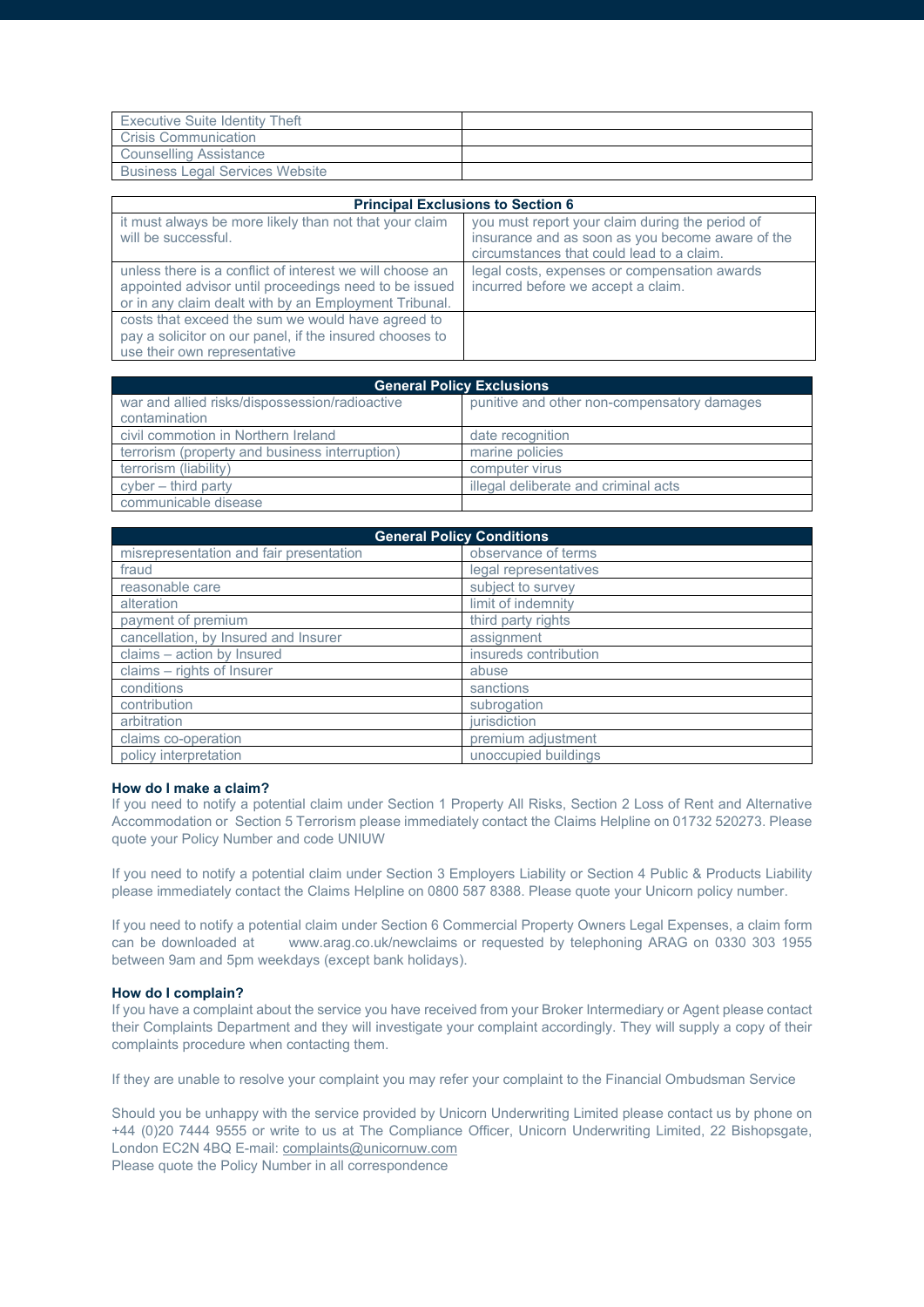Should you be unhappy with the service provided under Section 6 Commercial Property Owners Legal Expenses please contact ARAG on 0117 917 1561 (hours of operation are 9am-5pm, Mondays to Fridays excluding bank holidays. For our mutual protection and training purposes, calls may be recorded) or write to them at ARAG plc, 9 Whiteladies Road, Clifton, Bristol, BS8 1NN. E-mail[: customerrelations@arag.co.uk](mailto:customerrelations@arag.co.uk)

If we cannot resolve your complaint you may be able to refer your complaint to the Financial Ombudsman Service

The address is: Financial Ombudsman Service, Exchange Tower, London E14 9SR

Telephone: **0800 023 4567** or **0300 123 9 123** (from mobile or non BT lines)

E-mail[: complaint.info@financial-ombudsman.org.uk](mailto:complaint.info@financial-ombudsman.org.uk)

Website[: www.financial-ombudsman.org.uk](http://www.financial-ombudsman.org.uk/)

Making a complaint will not affect your right to take legal action

### **Details about our Regulator**

Unicorn Underwriting Limited is authorised and regulated by the Financial Conduct Authority FRN474137.

#### **Compensation**

If we are unable to meet our liabilities to policyholders, you may be able to claim compensation from the Financial Services Compensation Scheme. The level of compensation differs depending on the type of cover:

Compulsory Insurance Non-compulsory Insurance<br>100% of the claim<br>90% of the claim 100% of the claim

Further information can be obtained from: Financial Services Compensation Scheme, PO Box 300, Mitcheldean, GL17 1DY Telephone 0800 678 1100 or 020 7741 4100 enquiries@fscs.org.uk www.fscs.org.uk